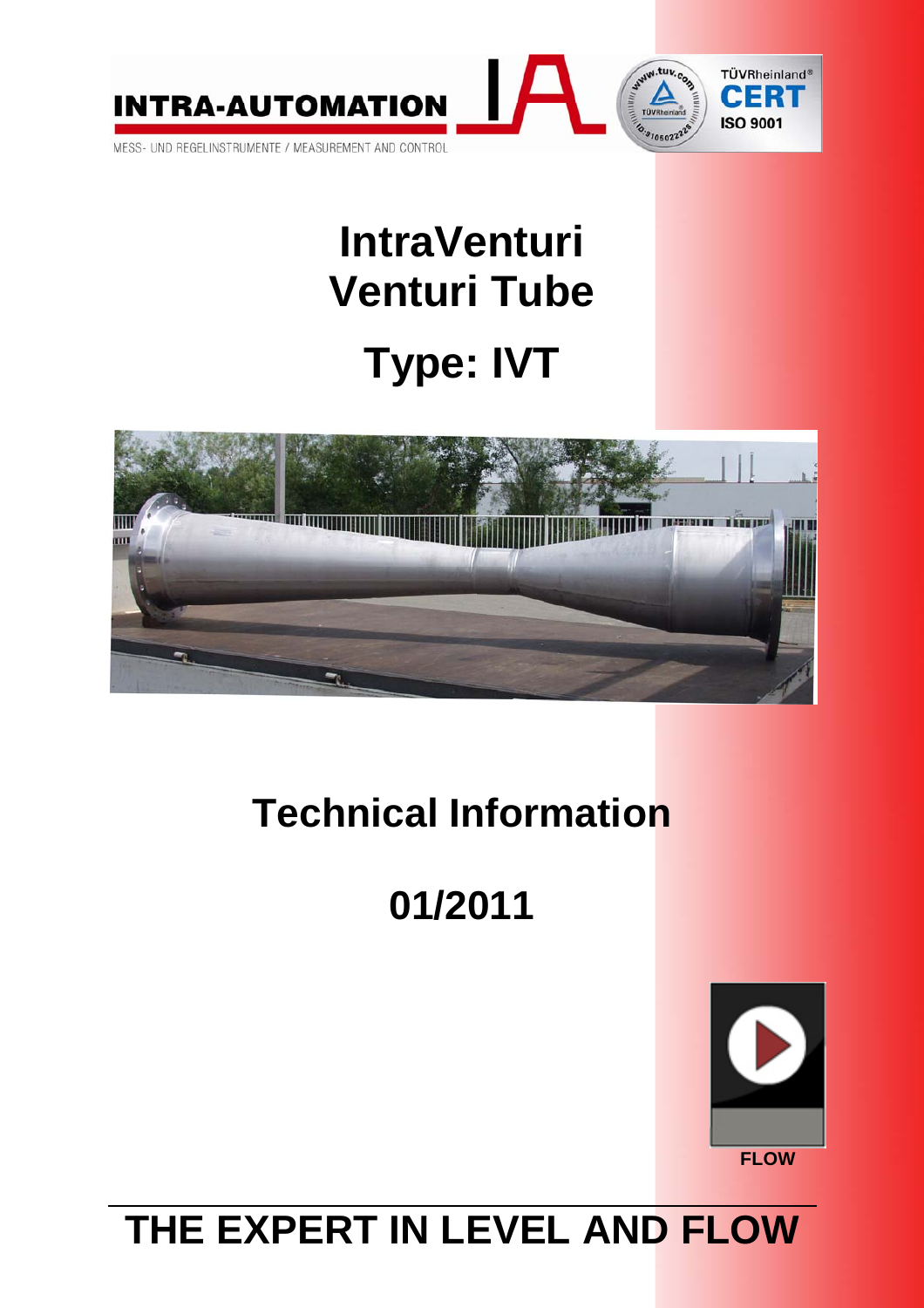Intra-Automation Technical Information 01/2011

Technical details subject to be changed without notice.

For comments regarding this brochure, please contact: info@intra-automation.de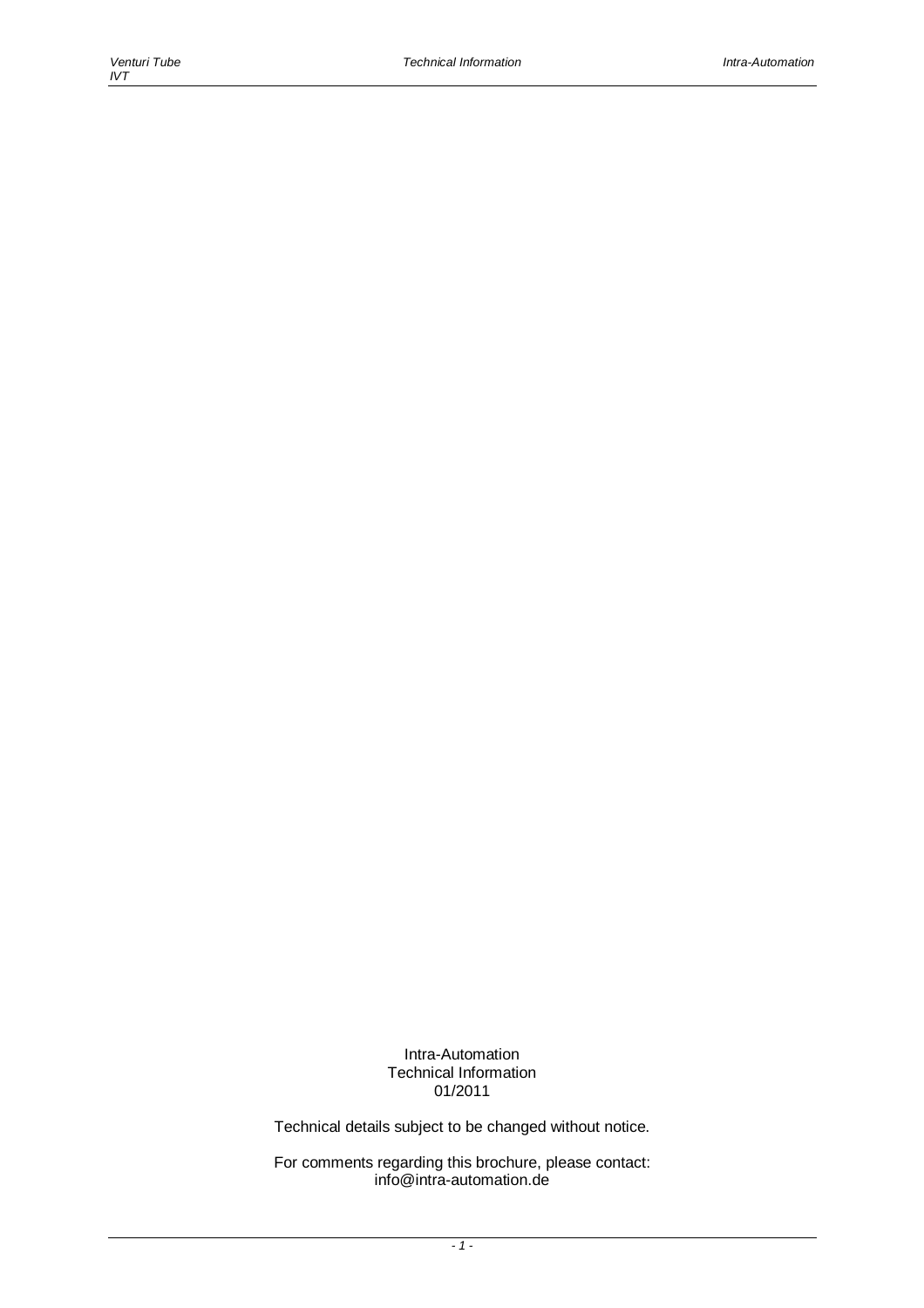# **IntraVenturi Venturi Tube Type: IVT**

### **List of Contents:**

| Chapt. | <b>Title</b>                                  | Page |
|--------|-----------------------------------------------|------|
| 1.     | <b>General Description</b>                    | 3    |
| 2.     | <b>Specifications</b>                         | 3    |
| 3.     | <b>Drawings</b>                               | 4    |
| 4.     | Intra-Automation Design Standards             | 4    |
| 5.     | <b>Tetragon Duct and Tapless type Venturi</b> | 5    |
| 6.     | Equations                                     | 6    |
| 7.     | Specification Questionnaire for Venturi Tubes |      |
| 8.     | <b>Ordering Codes</b>                         | 8    |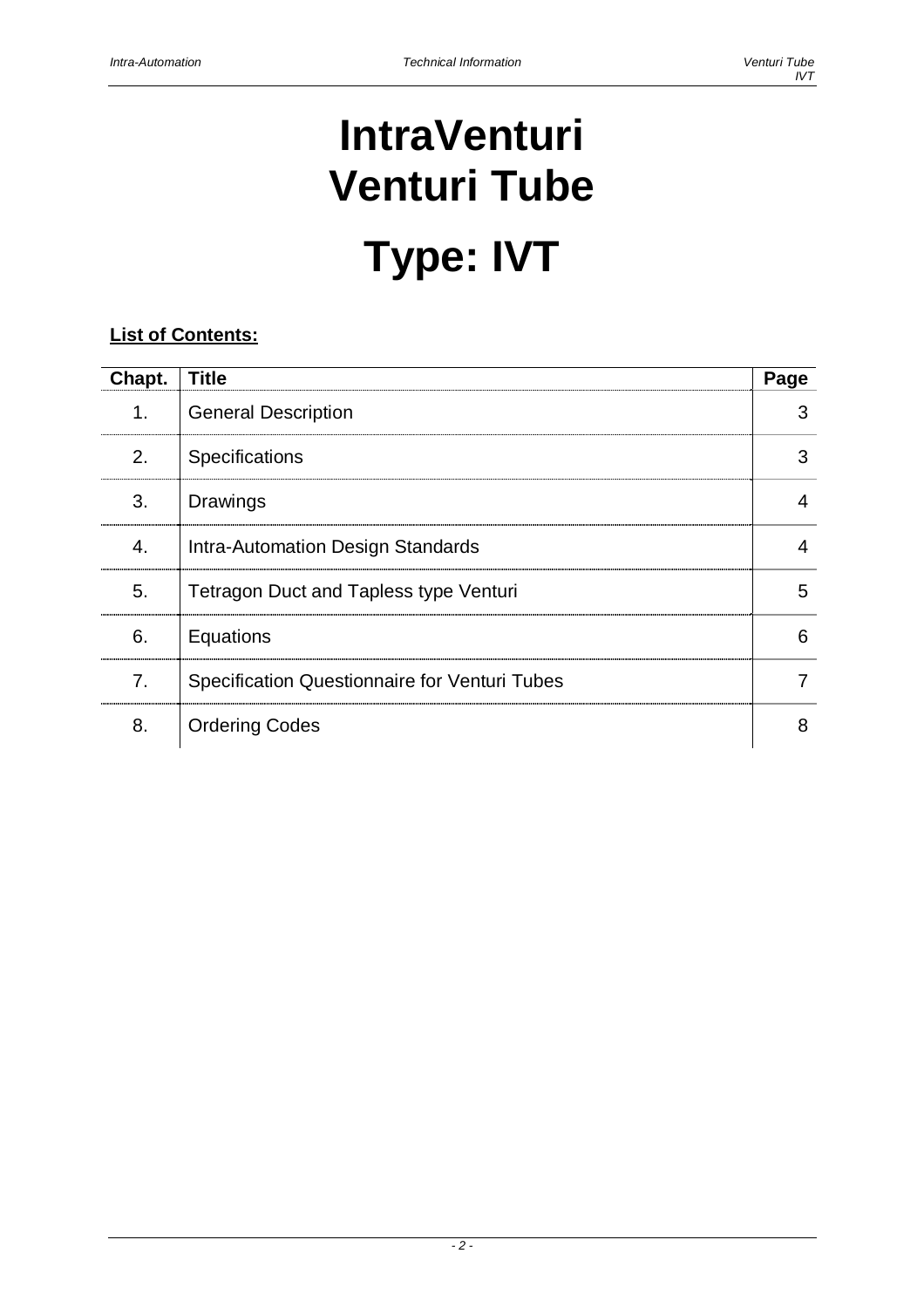#### **1. General Description**

Comparing with orifices and flow nozzles, the Venturi tube generally is of a little more complicated structure, requires more material and costs and tends to be larger in size. However, Venturi tubes offer advantages including an extremely low pressure loss, a higher durability and a lower chance of catching a sludge media and sediment than other throttle elements.

The Venturi tube is mostly used for measurements of flow wherever a minimal loss of pressure is important.





The Intra-Automation Venturi Tube IAVT is designed and manufactured in full compliance with ISO-5167 and ASME MFC-3M standards

#### **2. Specifications**

- Venturi tube type: machined type
- ◆ End connection: butt-weld
- 
- ◆ throat calculation codes: ISO-5167
- 
- 

 welded type tetragon duct type

flanged (slip-on & welding neck)

 $\bullet$   $\beta$ -ratio-range: machined type:  $\beta$  between 0,4 and 0,75 incl. welded type:  $\beta$  between 0,4 and 0,7 incl.

> ASME MFC-3M L.K.SPINK. AGA NO.3.

 Options-1: Pressure tappings leading into piezometer ring Options-2: Full Jacket or Semi Jacket for Heating or Cooling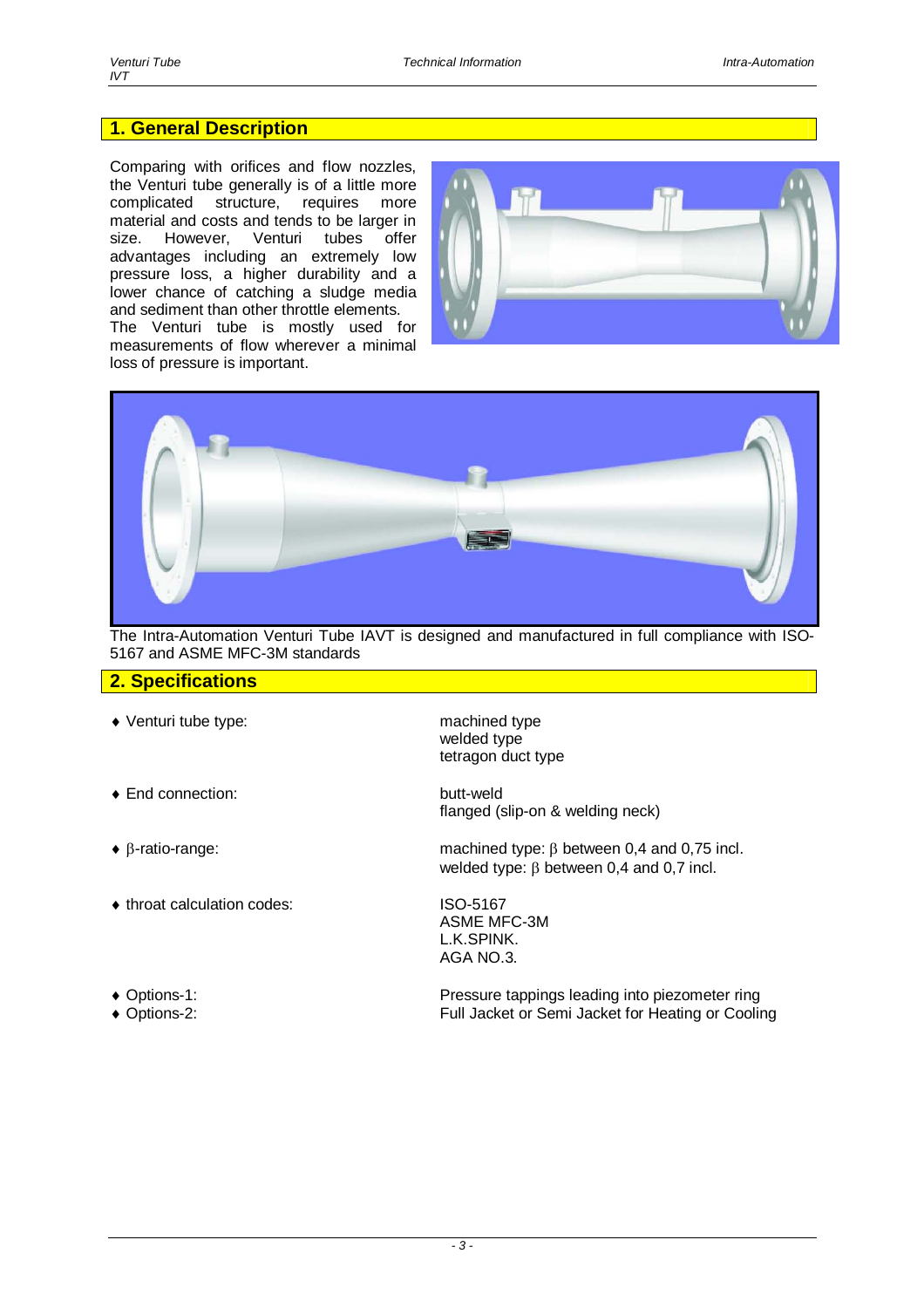#### **3. Drawings**

Generally, Venturi tube with a machined convergent can be used in pipes of size between 2" and 10". However, in the case that the machined type is of large size (8" or 10"), they have disadvantages because of required higher costs due to huge material consume.



• Tapping Nos: 1 (one) upstream pressure tapping and 1(one) downstream pressure Tapping There may be used with several sets of pressure tappings on request.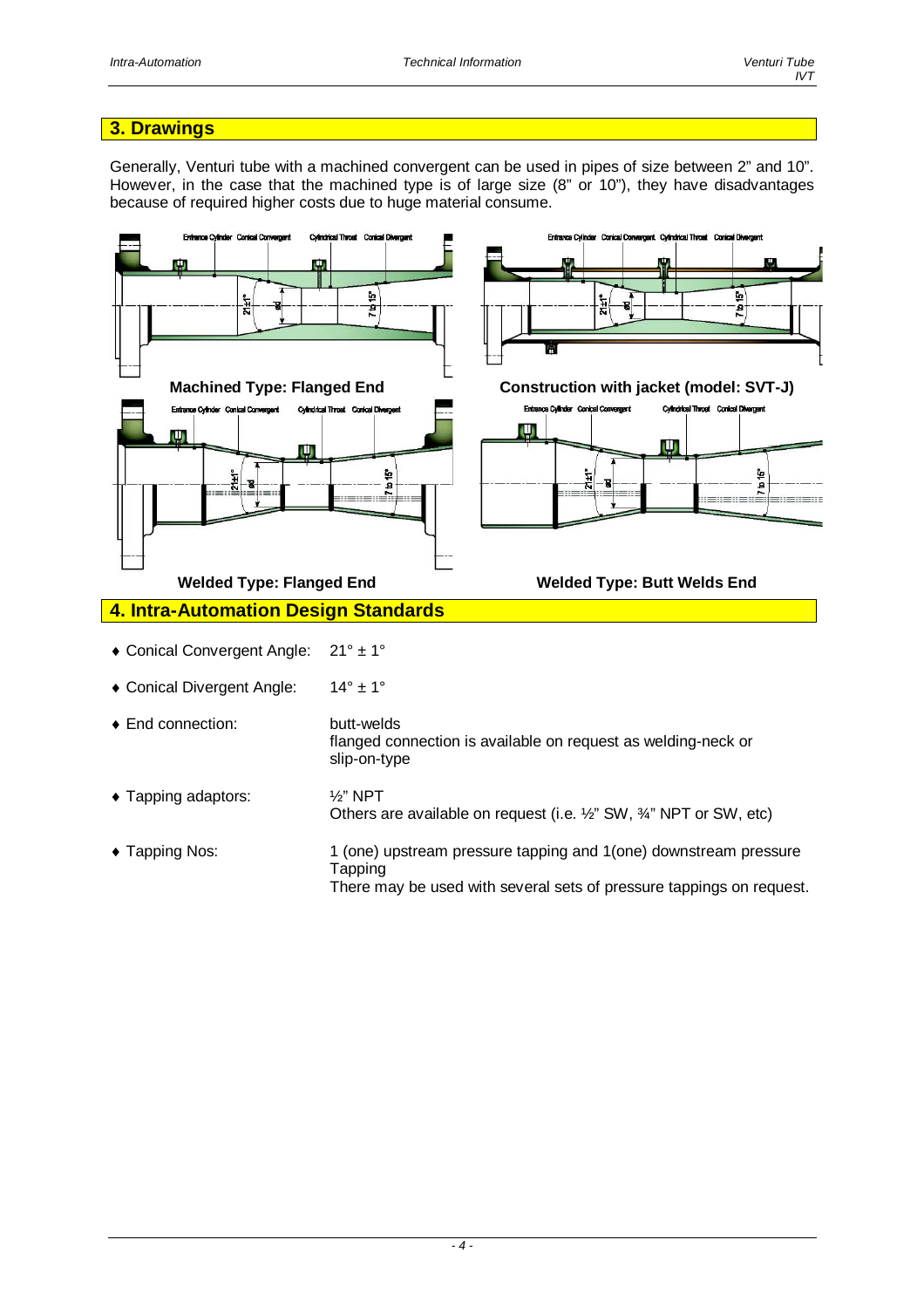#### **5. Tetragon Duct and Tapless type Venturi**

#### **Tetragon Duct**



The tetragon is designed and manufactured in order to fit into tetragon duct type piping and the throat have the same area with its throat diameter calculated by ISO-5167, ASME MFC-3M or L.K.SPINK. standards.

#### **Tapless**

The tapless Venturi tube, which has no need of pressure tappings for differential pressure measurement, can be effectively used (with less pressure drop) for flow measurem. of a slurry fluid, a fluid with suspensions, or a corrosive fluid. It can alsoj measure a liquid which solidifies at low temperatures, or a liquid which vaporizes at high temperatures.

- max. temperature: -40…+280 °C
- pressure rating: up to JIS 20K RF up to ANSI 300 lb

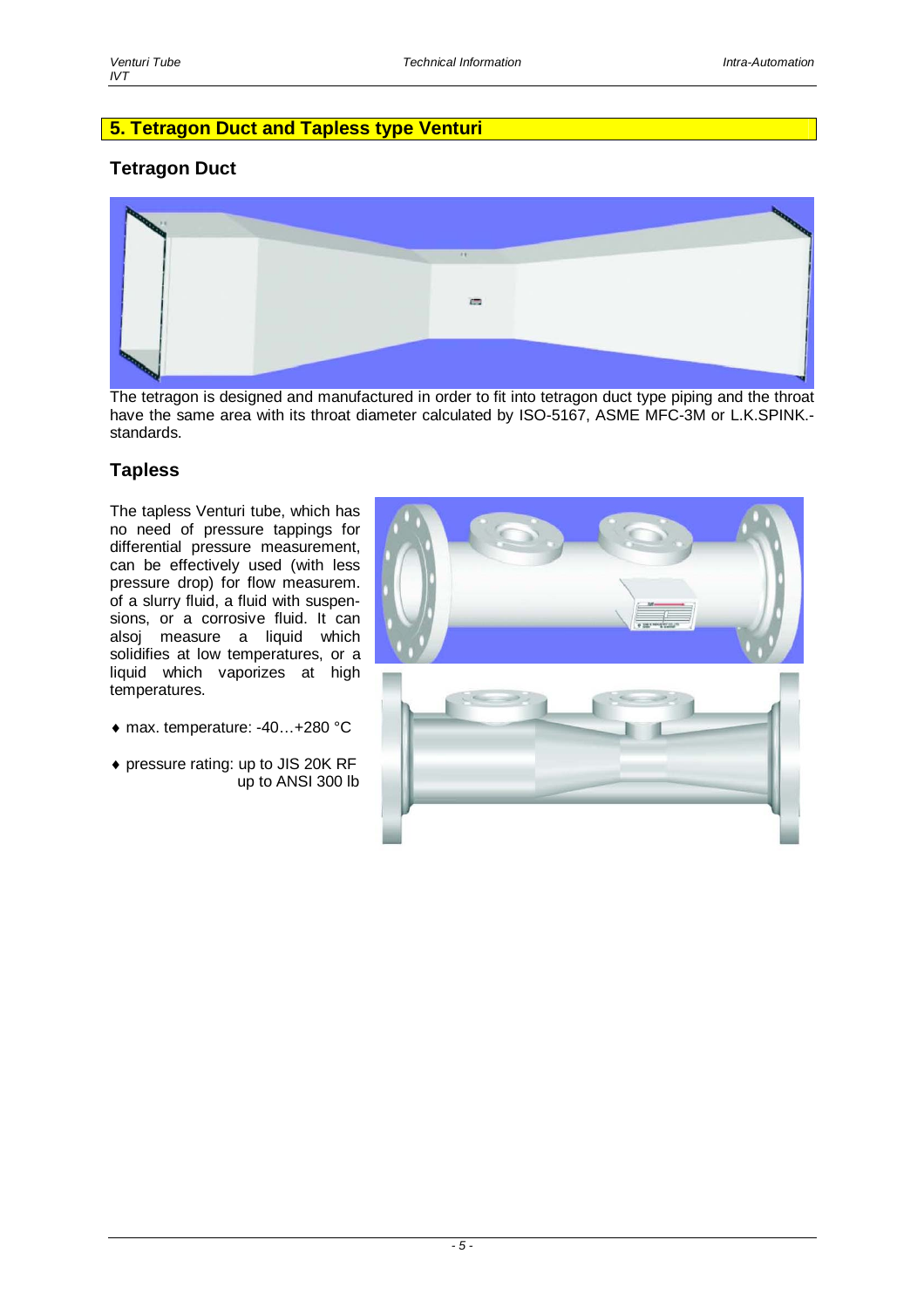#### **6. Equations**

#### **Equations describing the Venturi-principle:**

From the Bernoulli-Equation:

$$
\frac{w_1^2 \rho}{2} + p_1 + \rho gz = \frac{w_2^2 \rho}{2} + p_2 + \rho gz_2
$$

with

 $z_1 - z_2 = h$ 

 $p_1 - p_2 = \Delta p$ 

concludes into

$$
\Delta p + \rho g h = \frac{1}{2} \rho \left( w_2^2 - w_1^2 \right) = \frac{1}{2} \rho w_2^2 \left( 1 - \frac{w_1^2}{w_2^2} \right)
$$

based on mass conservation:

$$
w_1 A_1 = w_2 A_2
$$
  

$$
w_1 = \frac{A_2}{A_1} w_2
$$

1

the following is additionally valid:

$$
\Delta p + \rho g h = \frac{1}{2} \rho w_2^2 \left( 1 - \left[ \frac{A_2}{A_1} \right]^2 \right)
$$

$$
w_2 = \sqrt{\frac{2(\Delta p + \rho g h)}{\rho \left( 1 - \left[ \frac{A_2}{A_1} \right]^2 \right)}}
$$

So the mass flow in a Venturi pipe is as follows:

$$
m = \rho A_2 w_2 = \rho \frac{A_2}{\sqrt{1 - \left(\frac{A_2}{A_1}\right)^2}} \sqrt{\frac{2}{\rho} (\Delta p + \rho g h)}
$$

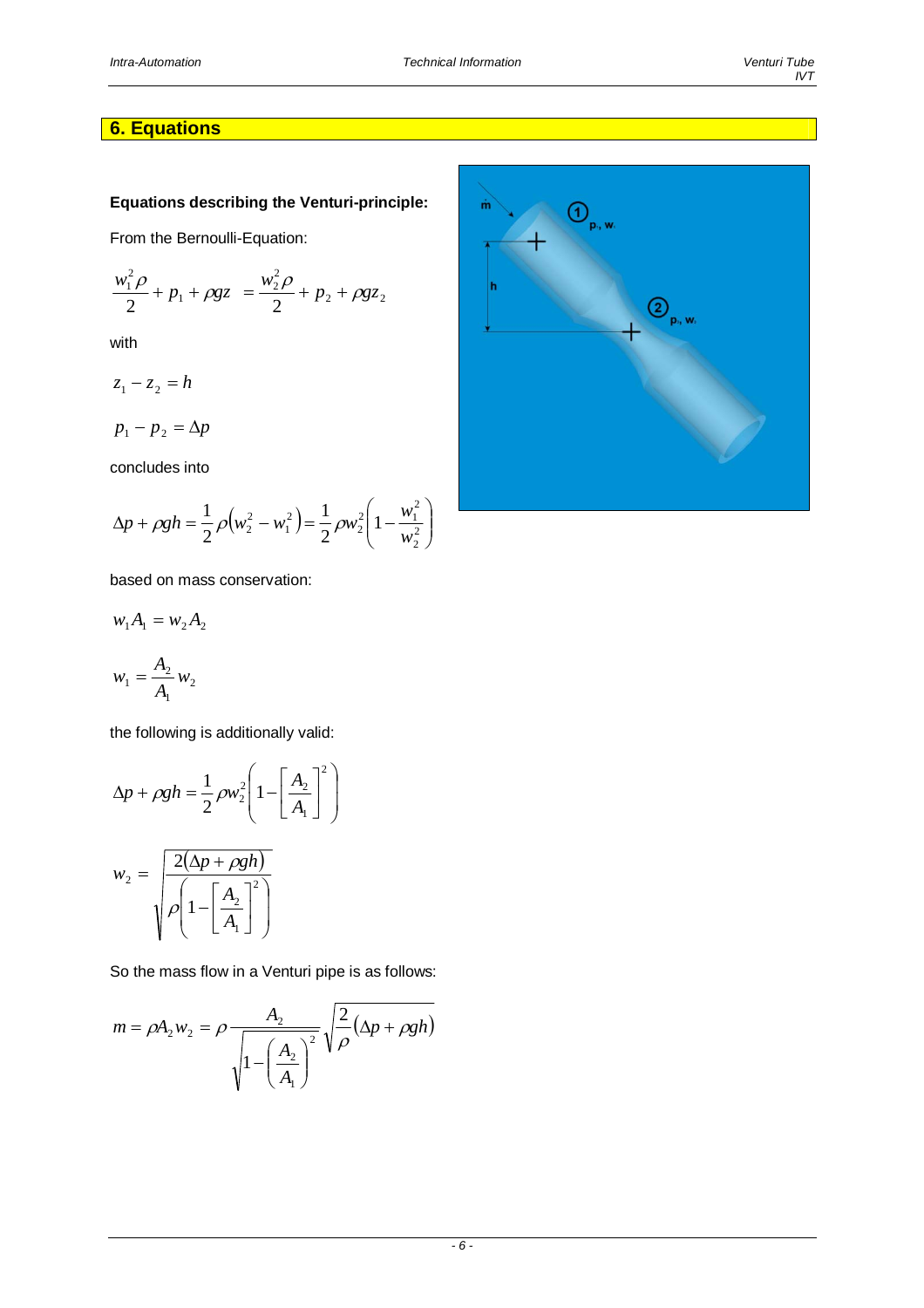#### **7. Specification Questionnaire for Venturi Tubes**

|                                                                              |         |     |                              |                                                         |      |                                                               |  | Sheet<br>of                            |              |  |              |          |              |
|------------------------------------------------------------------------------|---------|-----|------------------------------|---------------------------------------------------------|------|---------------------------------------------------------------|--|----------------------------------------|--------------|--|--------------|----------|--------------|
|                                                                              |         |     | <b>VENTURI TUBES</b>         |                                                         |      |                                                               |  | Contract                               |              |  | Date         |          |              |
| Intra-Automation GmbH                                                        |         | No. | By                           | Date                                                    | Rev. |                                                               |  | Quotation/Order-No.                    |              |  |              |          |              |
|                                                                              |         |     |                              |                                                         |      |                                                               |  |                                        | By           |  | Checked      | Approved |              |
|                                                                              |         |     | <b>VENTURI TUBES</b>         |                                                         |      |                                                               |  |                                        |              |  |              |          |              |
| 1. Type: Weld-in                                                             |         |     |                              | other:_______________                                   |      | <b>FLANGES</b><br>7. Taps: Troat $\Box$ Tapless $\Box$ other: |  |                                        |              |  |              |          |              |
| 2. Std: ISO-5167                                                             |         |     | $\Box$                       | other:                                                  |      | 8. Tap size: 1/2" SW  <br>other:                              |  |                                        |              |  |              |          |              |
| 3. Bore: max. rate                                                           |         |     | $\Box$ nearest $1/8^{\circ}$ |                                                         |      | threaded<br>9. Type: weld neck<br>slip on $\square$           |  |                                        |              |  |              |          |              |
| 4. Mat.: 304SS                                                               |         |     |                              | 316SS $\Box$ other: $\_\_\_\_\_\_\_\$                   |      | 10. Mat.: steel<br>other:                                     |  |                                        |              |  |              |          |              |
|                                                                              |         |     |                              |                                                         |      | 11. Flange include  <br>$\Box$ other:                         |  |                                        |              |  |              |          |              |
| 6. type no. $&$ mfr. $\overline{a}$                                          |         |     |                              |                                                         |      |                                                               |  | 12. Flange rating: ANSI 150# RF other: |              |  |              |          |              |
|                                                                              |         |     |                              |                                                         |      |                                                               |  |                                        |              |  |              |          |              |
|                                                                              | ★       | 13. | TAG-No.                      |                                                         |      |                                                               |  |                                        |              |  |              |          |              |
|                                                                              |         | 14. | Service                      |                                                         |      |                                                               |  |                                        |              |  |              |          |              |
|                                                                              |         | 15. | Line No.                     |                                                         |      |                                                               |  |                                        |              |  |              |          |              |
|                                                                              | $\star$ | 16. | Fluid name                   |                                                         |      |                                                               |  |                                        |              |  |              |          |              |
|                                                                              | $\star$ | 17. | Fluid state                  |                                                         |      |                                                               |  |                                        |              |  |              |          |              |
| FLUID DATA                                                                   | $\star$ | 18. | max. Flow [m3/h]             |                                                         |      |                                                               |  |                                        |              |  |              |          |              |
|                                                                              | $\star$ | 19. |                              | normal Flow [m3/h]                                      |      |                                                               |  |                                        |              |  |              |          |              |
|                                                                              | $\star$ | 20. |                              | pressure @ max. / norm.                                 |      |                                                               |  |                                        |              |  |              |          |              |
|                                                                              | $\star$ | 21. |                              | temp. @ max. / norm.                                    |      |                                                               |  |                                        |              |  |              |          |              |
|                                                                              | $\star$ | 22. |                              | Sp.Gr. / Density at base                                |      |                                                               |  |                                        |              |  |              |          |              |
|                                                                              | $\star$ | 23. |                              | Sp.Gr. / Denstiy at oper.<br>Super Comp. Factor [Z]     |      |                                                               |  |                                        |              |  |              |          |              |
|                                                                              | $\star$ | 24  |                              | Mol.W.T.<br>$C_P / C_V$                                 |      |                                                               |  |                                        |              |  |              |          |              |
|                                                                              | $\star$ | 25. |                              |                                                         |      |                                                               |  |                                        |              |  |              |          |              |
|                                                                              | $\star$ | 26. |                              | Operating viscosity [cp]:<br>Base press.:   Base Temp.: |      |                                                               |  |                                        |              |  |              |          |              |
|                                                                              |         | 27. |                              |                                                         |      |                                                               |  |                                        |              |  |              |          |              |
|                                                                              | $\star$ | 28. | Type of Meter:               |                                                         |      |                                                               |  |                                        |              |  |              |          |              |
|                                                                              | $\star$ | 29. |                              | Diff. Range [mm H <sub>2</sub> O]:                      |      |                                                               |  |                                        |              |  |              |          |              |
|                                                                              |         | 30. |                              | <b>Static Pressure Range:</b>                           |      |                                                               |  |                                        |              |  |              |          |              |
| <b>METER</b>                                                                 | ★       | 31. |                              | Full Scale Range [m3/h]:                                |      |                                                               |  |                                        |              |  |              |          |              |
|                                                                              |         | 32. |                              | <b>Chart Multiplier:</b>                                |      |                                                               |  |                                        |              |  |              |          |              |
|                                                                              |         |     |                              |                                                         |      |                                                               |  |                                        |              |  |              |          |              |
|                                                                              | ★       | 33. | Flange Rating:               |                                                         |      |                                                               |  |                                        |              |  |              |          |              |
| $\frac{\alpha}{\alpha}$                                                      | $\star$ | 34. | Line Size:                   | Sch.:                                                   |      |                                                               |  |                                        |              |  |              |          |              |
| య                                                                            | $\star$ | 35. | Line material:               |                                                         |      |                                                               |  |                                        |              |  |              |          |              |
| <b>VETURI<br/>FLANGE</b><br>PIPE                                             | $\star$ | 36. | Pair[s] of Tapping:          |                                                         |      |                                                               |  |                                        |              |  |              |          |              |
|                                                                              | ★       | 37. |                              | End connection:                                         |      |                                                               |  |                                        |              |  |              |          |              |
|                                                                              |         | 38. |                              | Divergent angle:                                        |      |                                                               |  |                                        |              |  |              |          |              |
|                                                                              |         |     |                              |                                                         |      |                                                               |  |                                        |              |  |              |          |              |
| <b>ACCESS-</b>                                                               |         | 39. | Nipple:                      |                                                         |      |                                                               |  |                                        |              |  |              |          |              |
| <b>ORIES</b>                                                                 |         | 40. |                              | Block valve:                                            |      |                                                               |  |                                        |              |  |              |          |              |
| <b>MANUF.</b>                                                                |         | 41. | Type code:                   |                                                         |      |                                                               |  |                                        |              |  |              |          |              |
| <b>DATA</b>                                                                  |         | 42. | Manufacturer:                |                                                         |      | <b>INTRA</b>                                                  |  |                                        | <b>INTRA</b> |  | <b>INTRA</b> |          | <b>INTRA</b> |
|                                                                              | ★       | 43. | Quantity:                    |                                                         |      |                                                               |  |                                        |              |  |              |          |              |
| Remark: Lines marked with a "*" must be filled our by customer, if possible. |         |     |                              |                                                         |      |                                                               |  |                                        |              |  |              |          |              |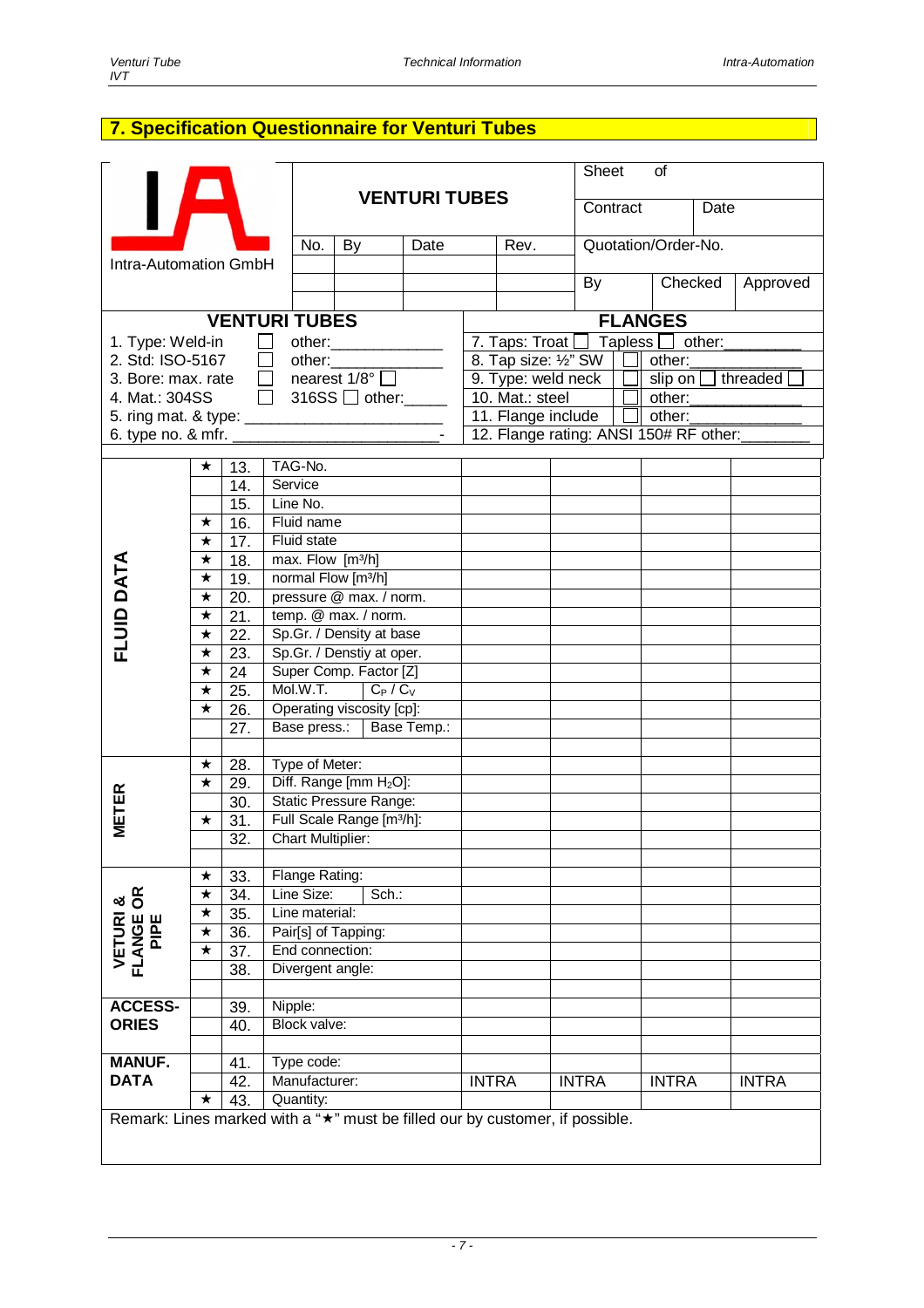#### **8. Order codes**



\*Please specify the lengths of the sides under "Inside diameter" (e.g. ID1000x1200).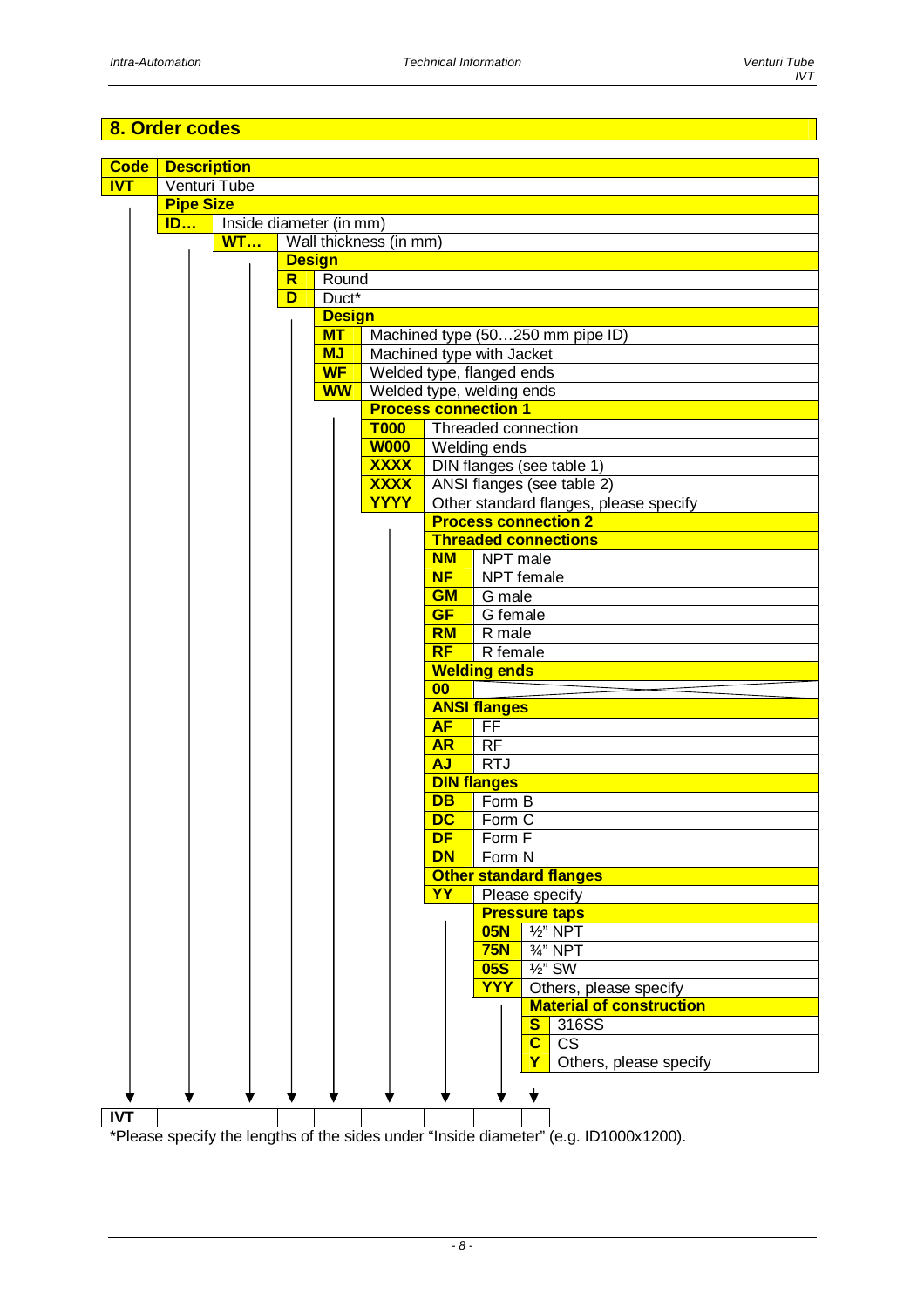#### **Table 1 DIN flanges\*:**

|            |                      | <b>Pressure ratings</b> |                |              |              |              |  |  |  |
|------------|----------------------|-------------------------|----------------|--------------|--------------|--------------|--|--|--|
|            | <b>Pipe size</b>     | <b>PN40</b>             | <b>PN64</b>    | <b>PN100</b> | <b>PN160</b> | <b>PN200</b> |  |  |  |
| Code 1     | Code $2 \rightarrow$ |                         | $\overline{2}$ | 3            | 4            | 5            |  |  |  |
| <b>D01</b> | <b>DN50</b>          |                         |                |              |              |              |  |  |  |
| <b>D02</b> | <b>DN80</b>          |                         |                |              |              |              |  |  |  |
| <b>D03</b> | <b>DN100</b>         |                         |                |              |              |              |  |  |  |
| <b>D04</b> | <b>DN150</b>         |                         |                |              |              |              |  |  |  |
| <b>D05</b> | <b>DN200</b>         |                         |                |              |              |              |  |  |  |
| <b>D06</b> | <b>DN250</b>         |                         |                |              |              |              |  |  |  |
| <b>D07</b> | <b>DN300</b>         |                         |                |              |              |              |  |  |  |
| <b>D08</b> | <b>DN350</b>         |                         |                |              |              |              |  |  |  |
| <b>D09</b> | <b>DN400</b>         |                         |                |              |              |              |  |  |  |
| <b>D10</b> | <b>DN450</b>         |                         |                |              |              |              |  |  |  |
| <b>D11</b> | <b>DN500</b>         |                         |                |              |              |              |  |  |  |
| <b>D12</b> | <b>DN550</b>         |                         |                |              |              |              |  |  |  |
| <b>D13</b> | <b>DN600</b>         |                         |                |              |              |              |  |  |  |

**Table 2 ANSI flanges\*:** 

|                 |                      | <b>Pressure ratings</b> |                |                         |                |                |  |  |  |  |
|-----------------|----------------------|-------------------------|----------------|-------------------------|----------------|----------------|--|--|--|--|
|                 | <b>Pipe size</b>     | 150#                    | 300#           | 600#                    | 900#           | 2500#          |  |  |  |  |
| Code 1          | Code $2 \rightarrow$ | 1                       | $\overline{2}$ | $\overline{\mathbf{3}}$ | $\overline{4}$ | 5 <sub>5</sub> |  |  |  |  |
| <b>A01</b>      | 2"                   |                         |                |                         |                |                |  |  |  |  |
| <b>A02</b>      | $2\frac{1}{2}$       |                         |                |                         |                |                |  |  |  |  |
| A03             | 3"                   |                         |                |                         |                |                |  |  |  |  |
| <b>A04</b>      | $3\frac{1}{2}$       |                         |                |                         |                |                |  |  |  |  |
| <b>A05</b>      | 4"                   |                         |                |                         |                |                |  |  |  |  |
| <b>A06</b>      | 5"                   |                         |                |                         |                |                |  |  |  |  |
| <b>A07</b>      | 6"                   |                         |                |                         |                |                |  |  |  |  |
| <b>A08</b>      | 8"                   |                         |                |                         |                |                |  |  |  |  |
| <b>A09</b>      | 10"                  |                         |                |                         |                |                |  |  |  |  |
| <b>A10</b>      | 12"                  |                         |                |                         |                |                |  |  |  |  |
| <b>A11</b>      | 14"                  |                         |                |                         |                |                |  |  |  |  |
| <b>A12</b>      | 16"                  |                         |                |                         |                |                |  |  |  |  |
| A <sub>13</sub> | 18"                  |                         |                |                         |                |                |  |  |  |  |
| <b>A14</b>      | 20"                  |                         |                |                         |                |                |  |  |  |  |
| A <sub>15</sub> | 22"                  |                         |                |                         |                |                |  |  |  |  |
| A <sub>16</sub> | 24"                  |                         |                |                         |                |                |  |  |  |  |

\*Other sizes and pressure ratings on request.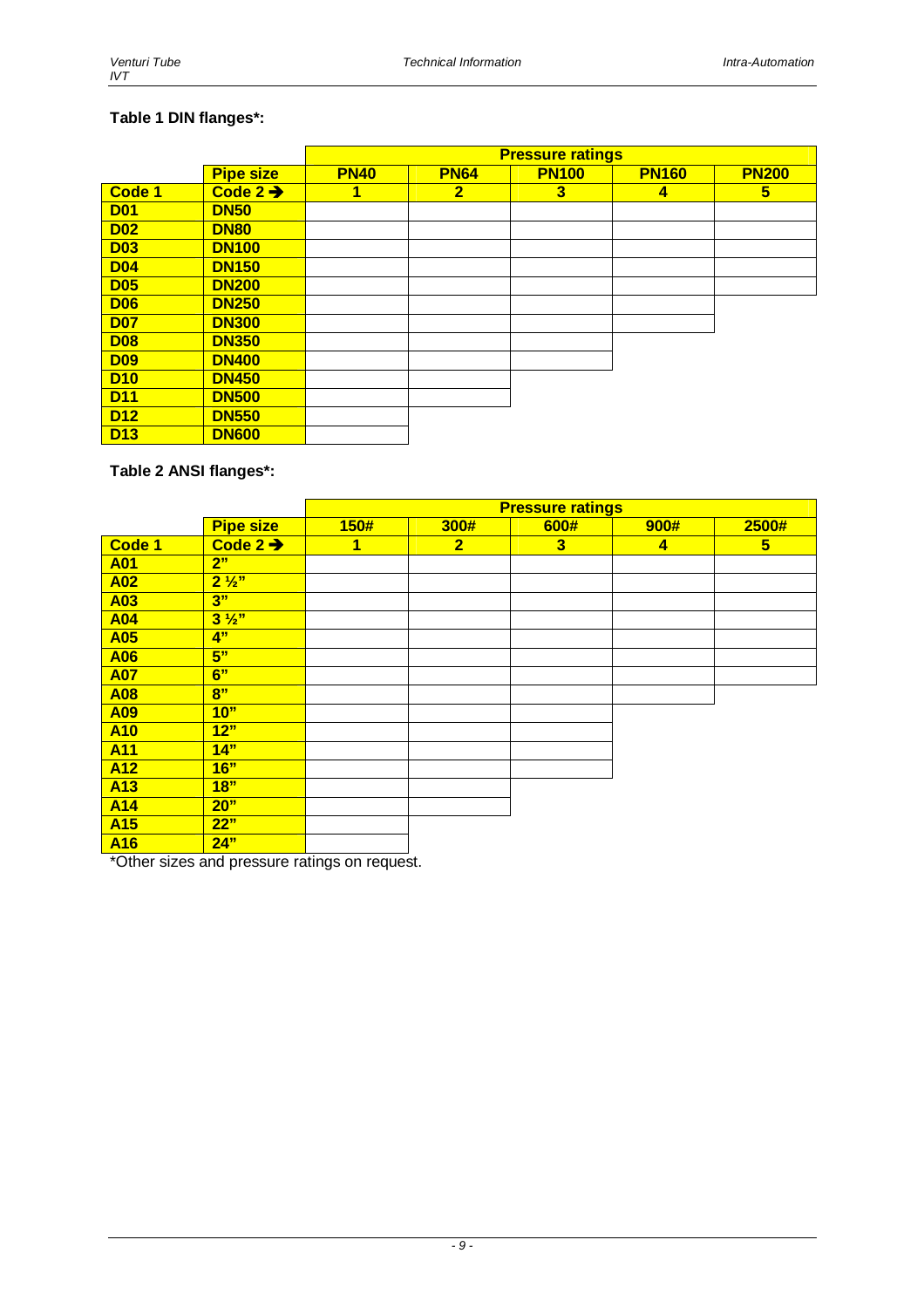Besides the products covered by this brochure, Intra-Automation GmbH also manufactures other highquality and high precision instruments for industrial measurement tasks. For more information, please contact us (contact details on the backside of this brochure).



#### **Flow measurement**



Itabar®-Flow Sensor **IntraSonic IS210 Ultrasonic Flow Meter** 

#### **Level measurement**



ITA-mag. Level Gauge MAGLINK Level Indicator